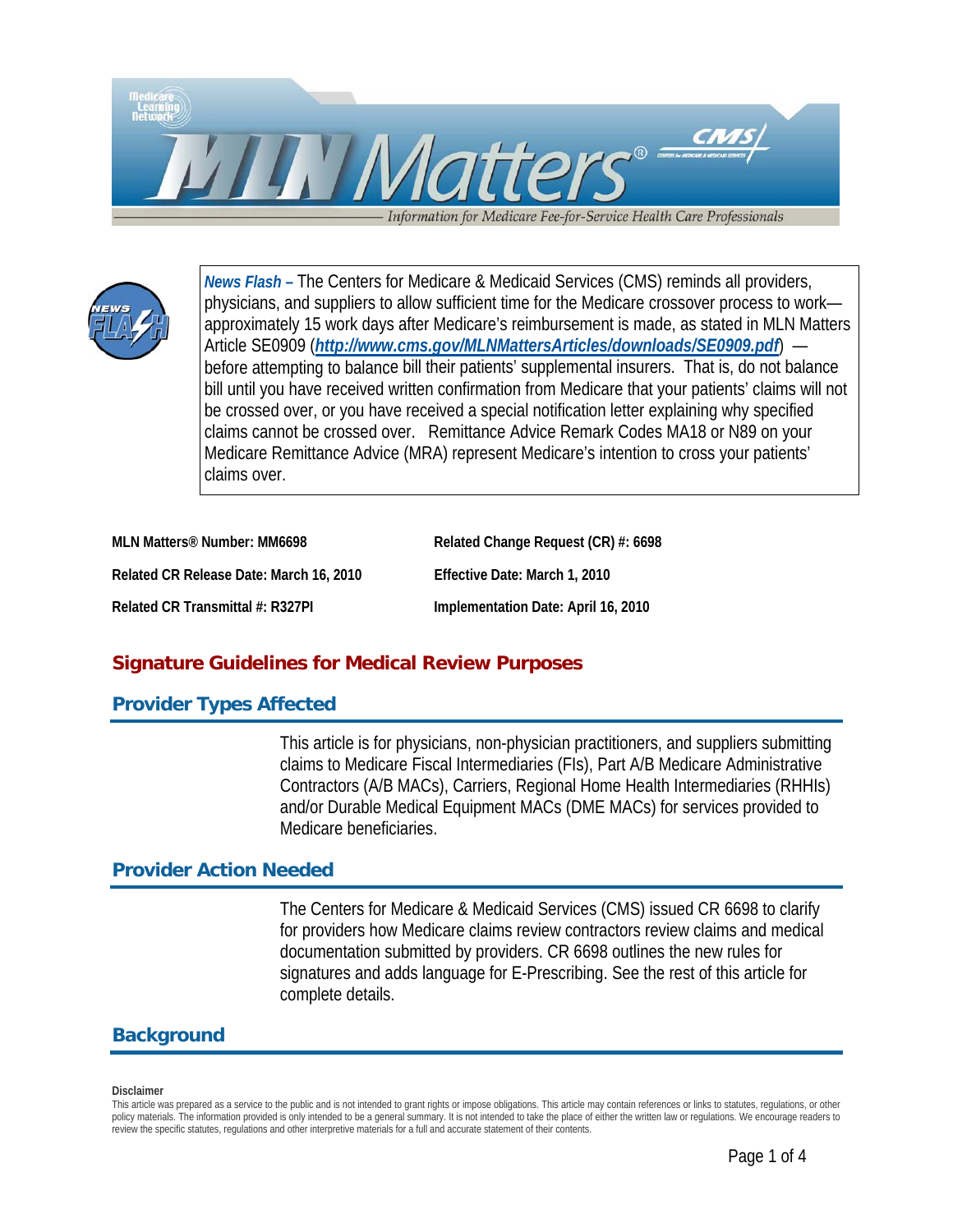Those contractors who review Medicare claims include MACs, the Comprehensive Error Rate Testing (CERT) contractors, Recovery Audit Contractors (RACs), Program Safeguard Contractors (PSCs), and Zone Program Integrity Contractors (ZPICs). These contractors are tasked with measuring, detecting, and correcting improper payments as well as identifying potential fraud in the Fee for Service (FFS) Medicare Program.

The previous language in the Program Integrity Manual (PIM) required a "legible identifier" in the form of a handwritten or electronic signature for every service provided or ordered. CR 6698 updates these requirements and adds E-Prescribing language.

### **Key Points of CR 6698**

The following are the signature requirements that the above listed claims reviewers will apply:

- Other regulations and CMS instructions regarding signatures (such as timeliness standards for particular benefits) take precedence.
- **Definition of a handwritten signature** is a mark or sign by an individual on a document to signify knowledge, approval, acceptance or obligation.
- **Definition of a Signature Log:** Providers will sometimes include, in the documentation they submit, a signature log that identifies the author associated with initials or an illegible signature. The signature log might be included on the actual page where the initials or illegible signature are used or might be a separate document. In order to be considered valid for Medicare medical review purposes, the log must be a part of the patient's medical record. Reviewers will consider all submitted signature logs regardless of the date it was created.
- **Definition of an Attestation Statement:** In order for an attestation statement to be considered valid for Medicare medical review purposes, the statement must be signed and dated by the author of the medical record entry and contain the appropriate beneficiary information.
- Claims reviewers will not consider attestation statements where there is no associated medical record entry or from someone other than the author of the medical record entry in question. Even in cases where two individuals are in the same group, one may not sign for the other in medical record entries or attestation statements.
- If a signature is missing from an order, claims reviewers will disregard the order during the review of the claim.
- Reviewers will consider all attestations that meet the guidelines regardless of

#### **Disclaimer**

This article was prepared as a service to the public and is not intended to grant rights or impose obligations. This article may contain references or links to statutes, regulations, or other policy materials. The information provided is only intended to be a general summary. It is not intended to take the place of either the written law or regulations. We encourage readers to review the specific statutes, regulations and other interpretive materials for a full and accurate statement of their contents.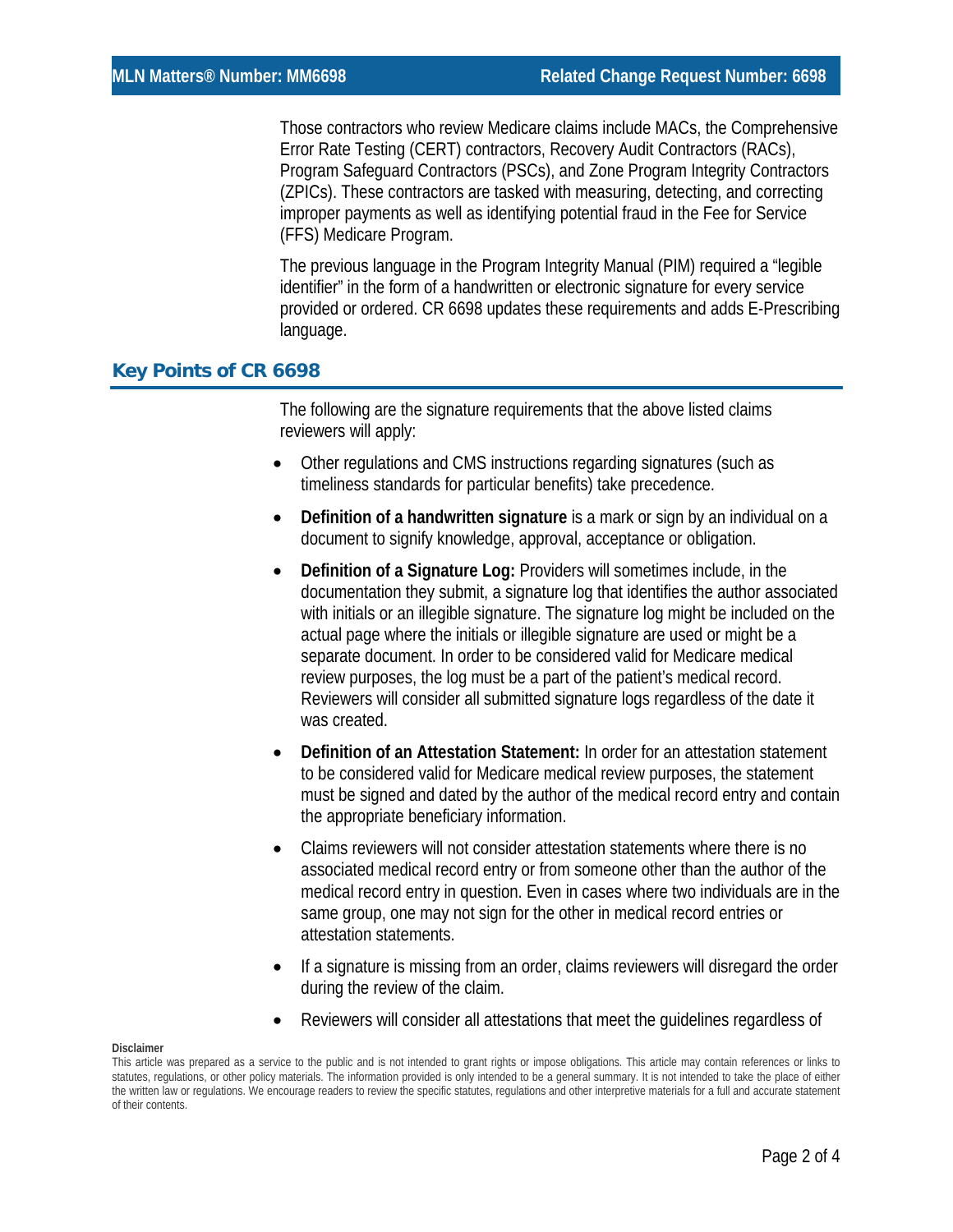the date the attestation was created, except in those cases where the regulations or policy indicate that a signature must be in place prior to a given event or a given date.

- The following are the signature guidelines in section 3.4.1.1.B.c as shown in the manual revision attachment of CR 6698:
	- o In the situations where the guidelines indicate "**signature requirements met**," the reviewer will consider the entry.
	- o In situations where the guidelines indicate "**contact provider and ask a non-standard follow up question,"** the reviewer will contact the person or organization that billed the claim and ask them if they would like to submit an attestation statement or signature log within 20 calendar days. The 20 day timeframe begins once the contractor makes an actual phone contact with the provider or on the date the request letter is received at the post office. (Reviewers will not contact the provider if the claim should be denied for reasons unrelated to the signature requirement.)
	- o In the situations where the guidelines indicate "**signature requirements NOT met**," the reviewer will disregard the entry and make the claims review determination using only the other submitted documentation.
- Reviewers will accept as a valid order any Part B drugs, other than controlled substances, ordered through a qualified E-Prescribing system. For Medicare Part B medical review purposes, a qualified E-Prescribing system is one that meets all 42 CFR 423.160 requirements. To review the official standards for electronic prescribing, *42 CFR 423.160 Standards for Electronic Prescribing,*  you may go to

*[http://edocket.access.gpo.gov/cfr\\_2008/octqtr/pdf/42cfr423.160.pdf](http://edocket.access.gpo.gov/cfr_2008/octqtr/pdf/42cfr423.160.pdf)* on the Internet.

- When Part B drugs, other than controlled substances, have been ordered through a qualified E-Prescribing system, the reviewer will NOT require the provider to produce hardcopy pen and ink signatures as evidence of a drug order.
- When reviewing claims for controlled substance drugs, the reviewer will only accept hardcopy pen and ink signatures as evidence of a drug order.
- Reviewers will accept as a valid order any drugs incident to DME, other than controlled substances, ordered through a qualified E-Prescribing system.

## **Additional Information**

#### **Disclaimer**

This article was prepared as a service to the public and is not intended to grant rights or impose obligations. This article may contain references or links to statutes, regulations, or other policy materials. The information provided is only intended to be a general summary. It is not intended to take the place of either the written law or regulations. We encourage readers to review the specific statutes, regulations and other interpretive materials for a full and accurate statement of their contents.